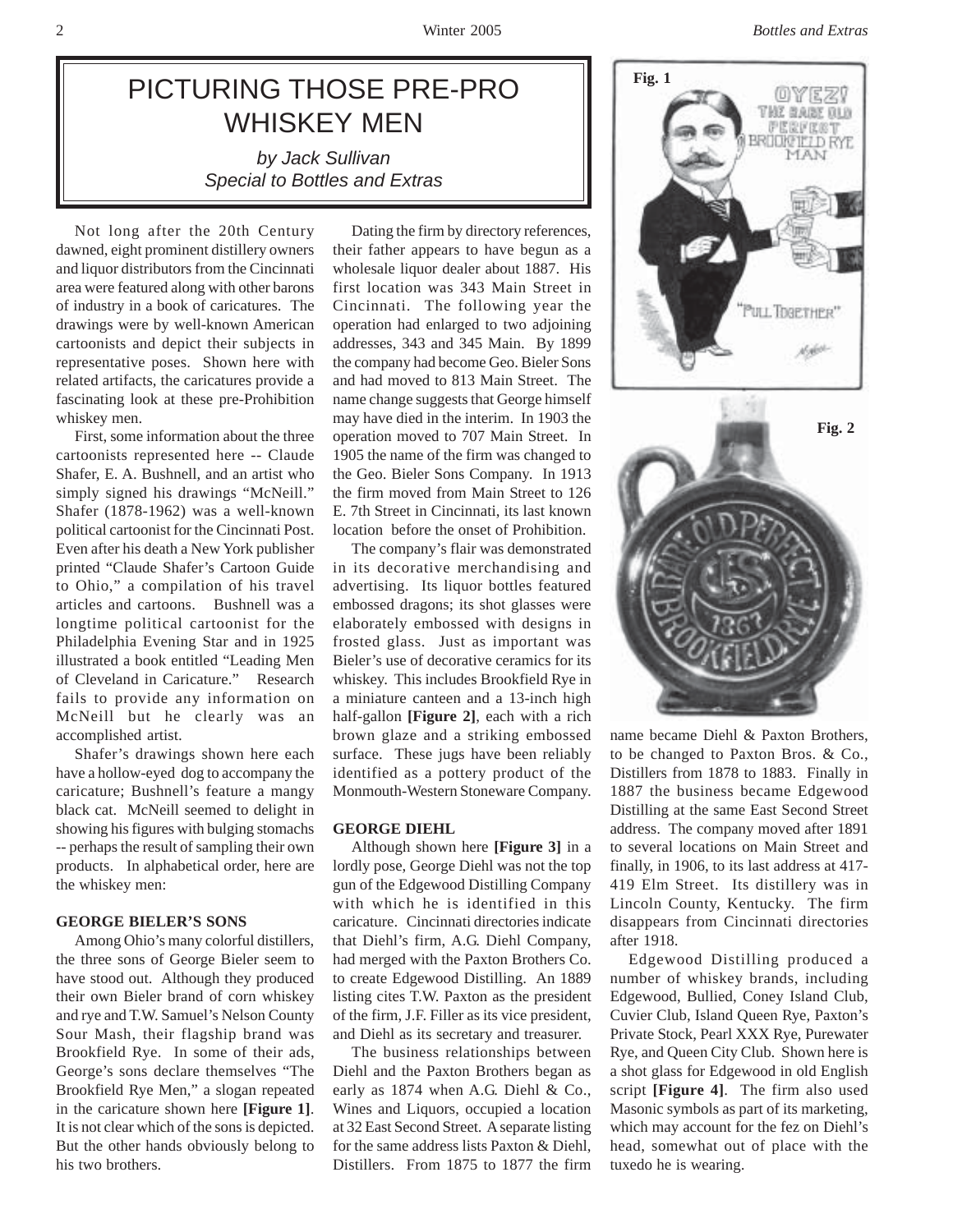

## **MAX FLEISCHMANN**

Shown here at the helm of a sailing yacht **[Figure 5]**, Max Fleischmann was a renowned businessman, sailor, world traveler and philanthropist. He had inherited leadership of the Fleischmann Company from his father, also named Max, and his uncle Charles. The elder Fleischmann had come from Austria-Hungary in the 1860s and, with the help of a Cincinnati businessman, created the cake yeast business that overnight revolutionized baking in America. About the same time the three partners began whiskey-making operations. They founded two distilleries in nearby Riverside, Ohio, about 1872, three years before young Max's birth. In time he inherited both businesses, becoming

**Fig. 6 FLEISCHMANN** COMPANY, Cincinnati U.S.A. **Fig. 7** known as America's "Yeast King." multi-millionaire, and at one time the CEO of the National Biscuit Company (Nabisco), he would own 22 yachts during his lifetime. As a whiskey marketer, Max was

among the first rank, establishing Fleischmann, particularly its gin, as a national brand name. A principal brand was Magnolia, shown here in a 1909 ad **[Figure 6]**. That brand had been bought from S.N. Pike and Company, which first sold it in 1849. Fleischmann also marketed a range of liquors in fancy ceramic jugs, as shown here **[Figure 7]**.

But Max, who died in 1951, soon ceased to control the distilling operation founded by his family. It was shut down by Prohibition and subsequently Standard Brands bought the entire company in 1920. In 1940 its new owners bought out a distillery in Owensboro, Kentucky from which it produced alcoholic products under the Fleischmann name. Today some of those brands continue to be offered by the Barton Distilling Company of Bardstown, Kentucky.

# **SIGMUND FREIBERG**

The Freiberg name loomed large in Cincinnati distilling circles for some 65



**Fig. 5**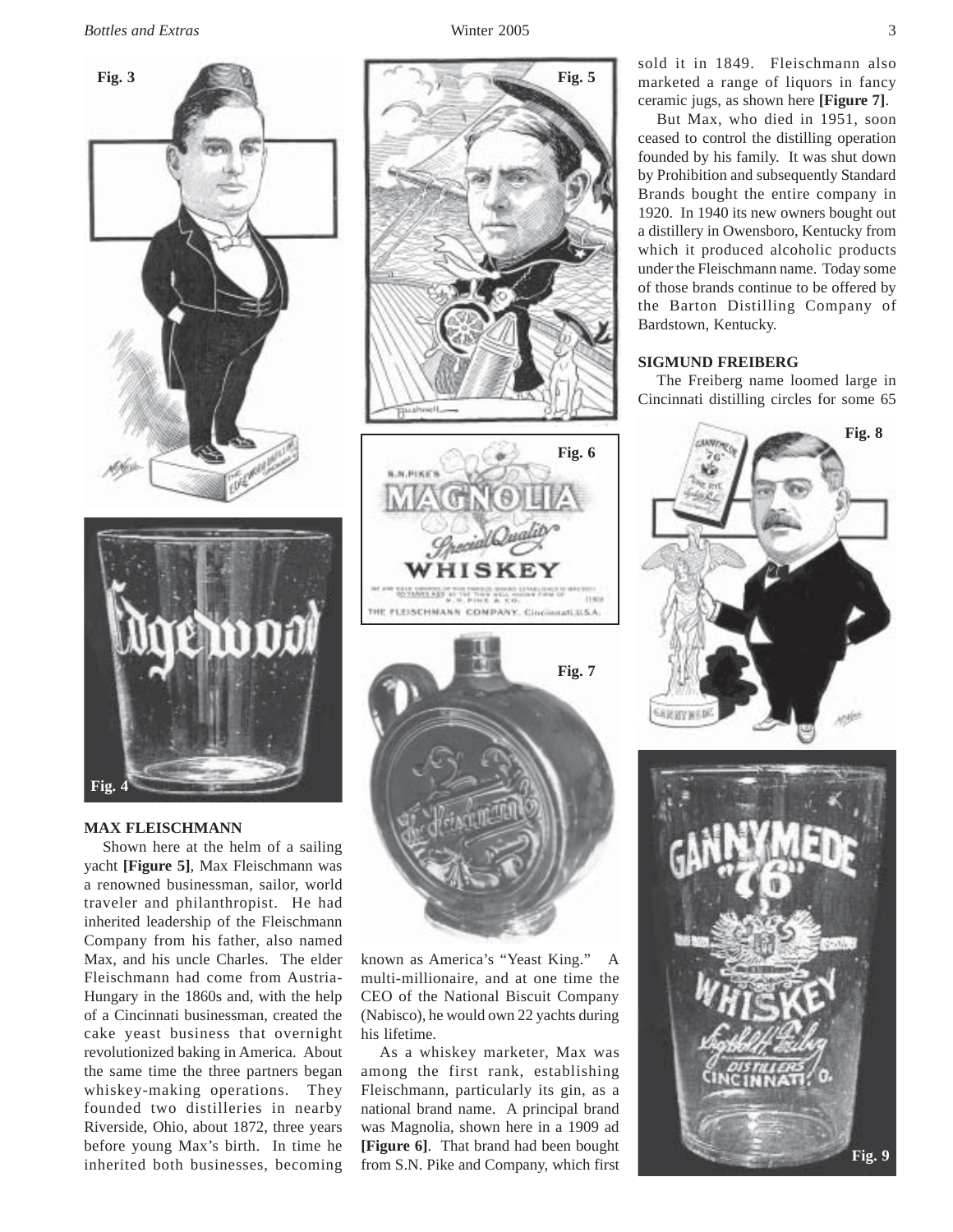**Fig. 10**

years. Julius Freiberg came to town in 1847 and, in 1855, with his brother-inlaw, Levi Workum, started the Freiberg-Workum Company. After their deaths, Julius' son, J.A. Freiberg took over and ran the firm until Prohibition. In 1899 brothers Sigmund and Solomon Freiberg -- their relationship to Julius is unclear - began operations in Cincinnati. The firm's initial address was at 58 Main St. -- an address also occupied by J.A. Freiberg. By 1906 Sig and Sol Freiberg, Distillers, had moved to 424 West Fourth St. -- their last known address.

As depicted in the cartoon **[Figure 8]**, the firm's flagship brand was Gannymede "76" Rye. In Greek mythology, Ganymede (note the different spelling) was a young shepherd who caught the eye of the god, Zeus, who promptly sent down an eagle to carry him off to Mount Olympus. There he became "an immortal" and served as cupbearer to the gods. While there is no evidence that Ganymede served up rye to his clients, the fact that he was a bearer of spirituous drink probably made his name and image appropriate for the Freibergs' whiskey. Note that he and the eagle both show up in the caricature.

Sol and Sig were prolific in the number of their brand names: They included Manchester, Carnation, Fresno Club, Liederkranz, Louisiana Purchase, and a dozen others. The company aggressively marketed its products with a number of giveaways and particularly is known for its heavily ornamented shot glasses and whiskey glasses. Those for Gannymede "76" feature a two-headed eagle **[Figure 9]**, perhaps another emblem of the eagle who kidnapped the original Ganymede.

#### **SAM'L KLEIIN**

Among Ohio's leading distillers was Samuel Klein. Known widely as "Sam'l," this Buckeye was something special. His caricature shows him sitting atop a large barrel with the confident look of a whiskey baron on his face and a bottle of Harvard Rye in his hand **[Figure 10]**. On his head is an academic "mortar board," symbolic of his Harvard brand. At his feet is a globe showing North and South America, indicating the wide area in which he marketed his whiskey.

With his brother, Sam'l founded his firm about 1875 at 340 Walnut Street. Soon the volume of business caused the firm to move to larger quarters at 49 Vine

attitudes partying with winsome ladies in low-cut gowns. A bottle of whiskey was prominent on the party table. Many Klein ads were in color, a pioneering uses of multi-hued lithography. Sam'l's use of ceramic containers for his whisky was in this same tradition of flamboyance. He made use of the artistic genius of Liverpool, Ohio's KT&T Pottery to produce attractive containers for his Spring Lake brand of whiskey **[Figure 11]**. Keystone Rye was marketed in Fulper Pottery jugs. Both are seen frequently in on-line auctions.

Klein died in 1914, widely mourned as a leading Ohio citizen and philanthropist. He left the whiskey business to family members, his last testament envisioning that the firm he founded would exist well into the 20th Century. But it was not to be. Five years after Sam'l's death, Klein Brothers suspended operations because of Prohibition and never reopened.

## **EMIL M. MAYER**

When Isaac Mayer began the family whiskey dynasty is not clear, but by 1883, he had brought his sons -- including Emil -- into the business and called the firm Isaac Mayer & Sons. It was located at 30- 34 Main Street in Cincinnati. By 1886, possibly with the death or retirement of the founding father, this whiskey distributor became Mayer Bros. & Co. Thereafter the firm moved to two addresses on Pearl St. and one on Walnut. Its last location, in 1918, was at 7 Masonic Temple.

The flagship brand of Mayer Bros. was Hudson XXXX Rye, shown here in Emil's hand **[Figure 12]**. Other brands were Hudson Whiskey (slogan: "Merit Sells It) **[Figure 13]**, Oakwood Whiskey, and Old Oakwood. Like other Cincinnati distillers and distributors the company had a range of give-away items advertising their brands.

#### **H.R. MYERS**

Showing Henry R. Myers sitting in a blizzard of letters **[Figure 14]**, this caricature emphasizes the strong success at selling whiskey by mail that Myers & Co. enjoyed. Located in Covington, Kentucky, the company conducted vigorous advertising campaigns in popular magazines and newspapers of the day. According to the firm's 1902 Christmas card, the U.S. Post Office was forced to reclassify Covington from a second to a



Street. Further success forced a move to an even larger building at 17 Sycamore St. City directories indicate that about the same time Sam'l took Elias Hyman as a partner and the firm became Klein Bros. and Hyman. The partners did a vigorous business, eventually opening their own distillery in Kentucky. Their brands gained regional and even national attention, including Keystone Rye, Lynchburg Rye, and McBride and Independence whiskeys. The partnership lasted about 10 years. After Klein and Hyman dissolved it in 1897, Sam'l set up again as Klein Brothers, located at 121 Sycamore.

Sam'l's business activities were marked by flamboyant marketing. Klein's Harvard Rye advertising inevitably depicted young men in academic gowns and laid-back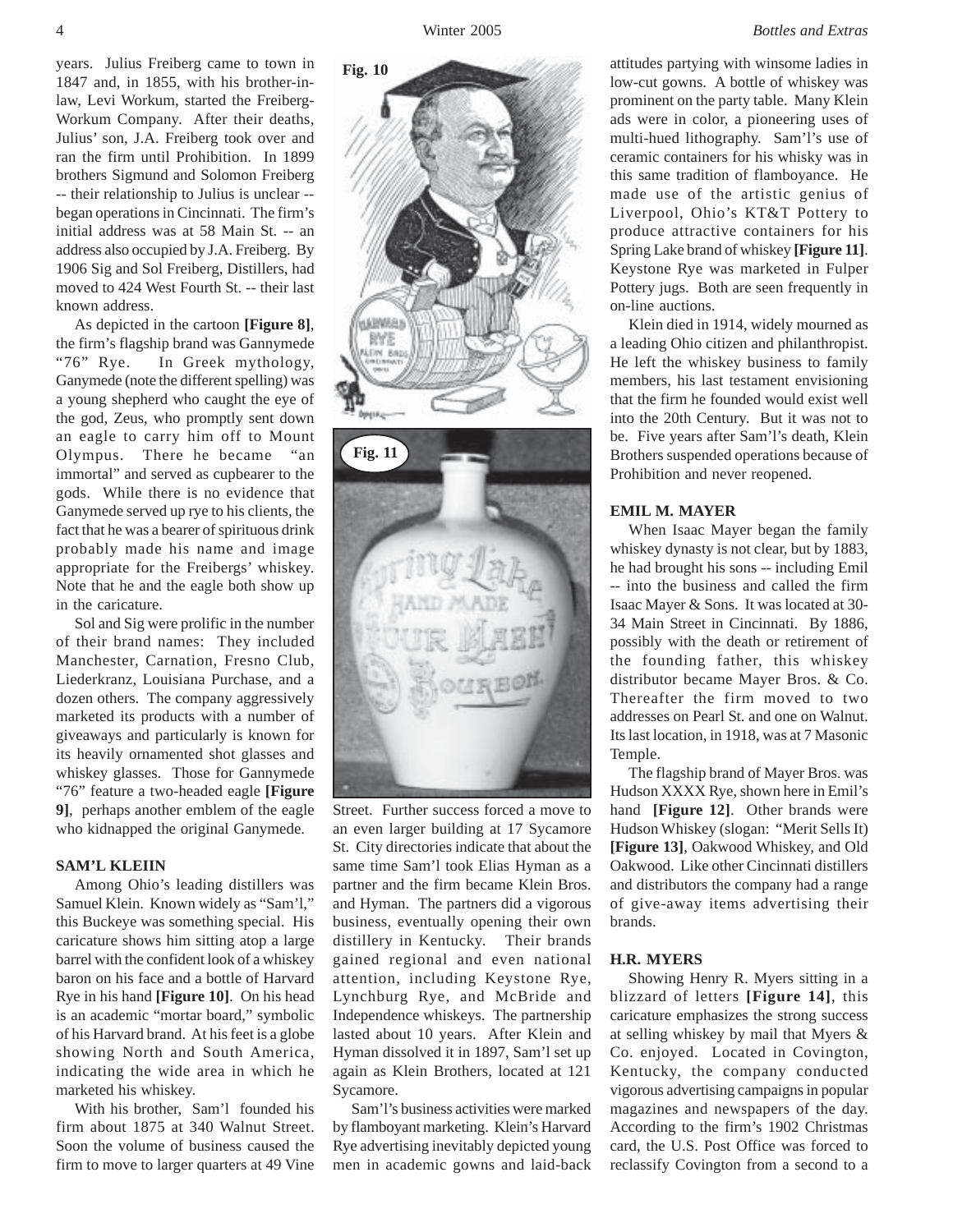## *Bottles and Extras* Winter 2005 5